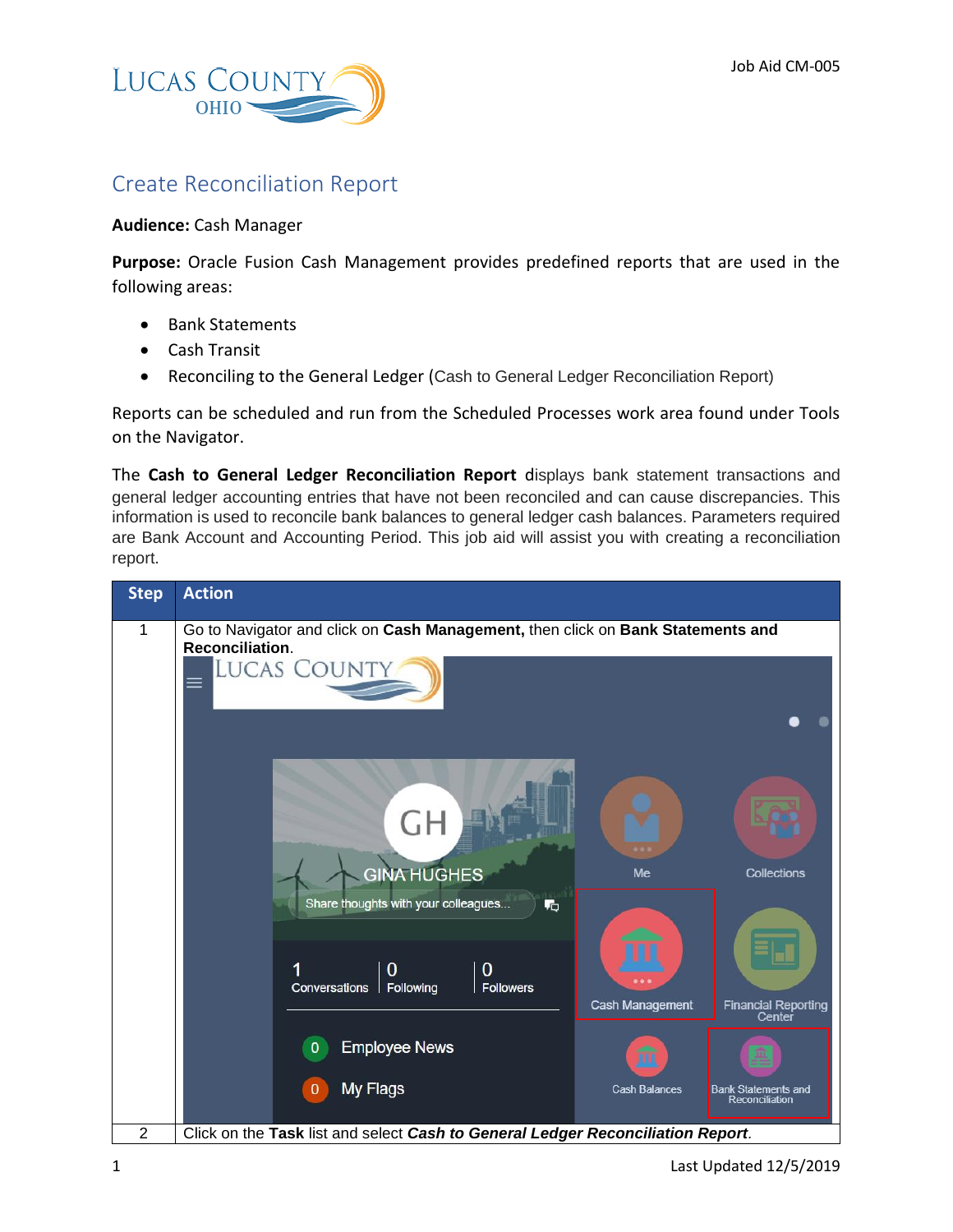

|   |                                                    | • Create Bank Statement                                                                                                                                                                         |
|---|----------------------------------------------------|-------------------------------------------------------------------------------------------------------------------------------------------------------------------------------------------------|
|   |                                                    | • Manage Bank Statements                                                                                                                                                                        |
|   | Ξ                                                  | • Load and Import Bank Statement                                                                                                                                                                |
|   |                                                    | • Create Bank Statements in Spreadsheet                                                                                                                                                         |
|   |                                                    | • Generate Cash Transactions                                                                                                                                                                    |
|   |                                                    | <b>Reconciliation</b>                                                                                                                                                                           |
|   |                                                    | • Submit Autoreconciliation                                                                                                                                                                     |
|   | <b>Status</b>                                      | • Manual Reconciliation                                                                                                                                                                         |
|   |                                                    | <b>External Cash Transactions</b><br>• Create Transaction                                                                                                                                       |
|   |                                                    | • Manage Transactions                                                                                                                                                                           |
|   |                                                    | • Create External Transactions in Spreadsheet                                                                                                                                                   |
|   |                                                    | • Correct Import Errors                                                                                                                                                                         |
|   |                                                    | <b>Accounting</b><br>• Create Accounting<br>• Review Journal Entries                                                                                                                            |
|   |                                                    | <b>Reports</b>                                                                                                                                                                                  |
|   |                                                    | • Cash to General Ledger Reconciliation Report                                                                                                                                                  |
|   |                                                    | • Bank Statement Report                                                                                                                                                                         |
| 3 | Enter the Bank Account.                            |                                                                                                                                                                                                 |
|   |                                                    | (i) This process will be queued up for submission at position 1<br><b>Process Options</b><br><b>Advanced</b><br><b>Submit</b><br>Cancel                                                         |
|   | Schedule As soon as possible                       | Print output<br>Name Cash to General Ledger Reconciliation Report<br>Notify me when this process ends<br>Description Extracts cash management and general ledger acc<br><b>Submission Notes</b> |
|   | <b>Basic Options</b><br>Parameters                 |                                                                                                                                                                                                 |
|   |                                                    |                                                                                                                                                                                                 |
|   | * Bank Account                                     |                                                                                                                                                                                                 |
|   | * From Accounting Period<br>* To Accounting Period |                                                                                                                                                                                                 |
|   |                                                    |                                                                                                                                                                                                 |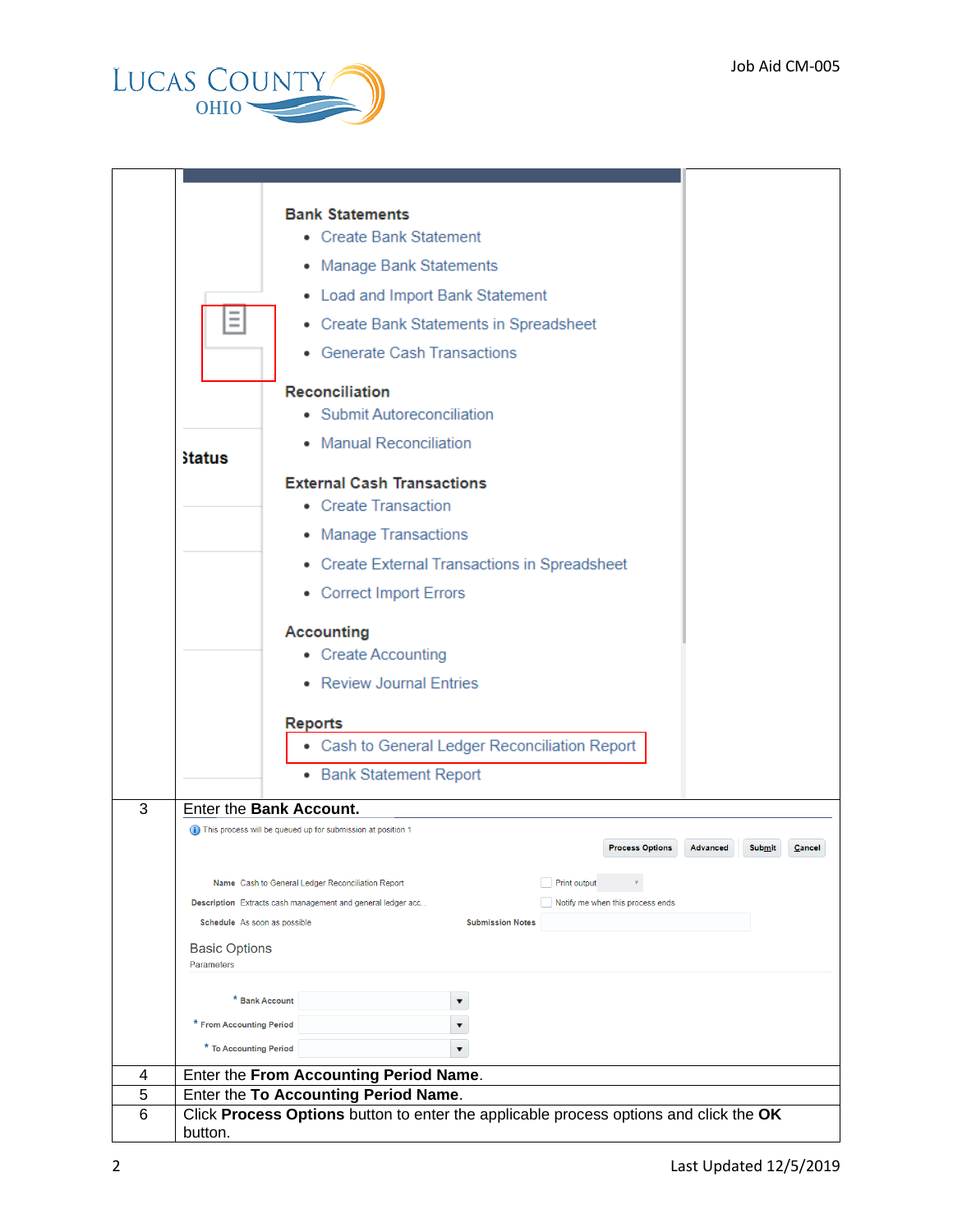

|                | Name Cash to General Ledger Reconciliation Report                                  |                                |                                          | Print output                                                                                |
|----------------|------------------------------------------------------------------------------------|--------------------------------|------------------------------------------|---------------------------------------------------------------------------------------------|
|                | Description Extracts cash management and general ledger acc                        |                                |                                          | Notify me when this process ends                                                            |
|                | Schedule As soon as possible                                                       | <b>Process Options</b>         |                                          | ×                                                                                           |
|                | <b>Basic Options</b>                                                               |                                |                                          |                                                                                             |
|                | <b>Parameters</b>                                                                  | Language                       | American English ▼                       |                                                                                             |
|                | <b>* Bank Account</b> Lucas Cour                                                   | <b>Territory</b>               | <b>United States</b>                     |                                                                                             |
|                |                                                                                    | <b>Time Zone</b>               | (UTC-05:00) New York - Eastern Time (ET) | ▼                                                                                           |
|                | * From Accounting Period Oct-2019                                                  | Number Format -1,234.567 ▼     |                                          |                                                                                             |
|                | * To Accounting Period Nov-2019                                                    |                                | Time Format h:mm a (6:42 PM)             |                                                                                             |
|                |                                                                                    |                                | Date Format MM-dd-yyyy (11-15-2019)      |                                                                                             |
|                |                                                                                    |                                | <b>Currency</b> US Dollar                |                                                                                             |
|                |                                                                                    |                                |                                          | <b>OK</b><br><b>Cancel</b>                                                                  |
| $\overline{7}$ | Click the Submit button, and the report will be produced. Click OK to acknowledge. |                                |                                          |                                                                                             |
| 8              | Click the Navigator and under the Tools menu click Scheduled Processes.            |                                |                                          |                                                                                             |
|                | <b>LUCAS COUNTY</b><br>Navigator                                                   |                                |                                          |                                                                                             |
|                | Me<br>Sales                                                                        |                                | Procurement                              | Tools                                                                                       |
|                | th Directory                                                                       | <b>F</b> Analytics             | $\mathbf{F}$ Purchase Requisitions       | Set Preferences                                                                             |
|                | <b>it</b> Onboarding                                                               | 图 Collections                  | My Receipts                              | Worklist                                                                                    |
|                | 图 Checklist Tasks                                                                  | Receivables                    | <b>in</b> Suppliers                      | <b>問</b> Spaces                                                                             |
|                | $\hat{m}$ Pay                                                                      | $\blacksquare$ Billing         | 点 Social                                 | Reports and Analytics                                                                       |
|                | Time and Absences<br><b>IV</b> Career and Performance                              | Accounts Receivable<br>Revenue | Getting Started                          | Scheduled Processes<br>TV File Import and Export                                            |
| 9              |                                                                                    |                                |                                          | Click to select a process from the list. Review the displayed Output of the Cash to General |
|                | <b>Ledger Reconciliation Report.</b>                                               |                                |                                          |                                                                                             |